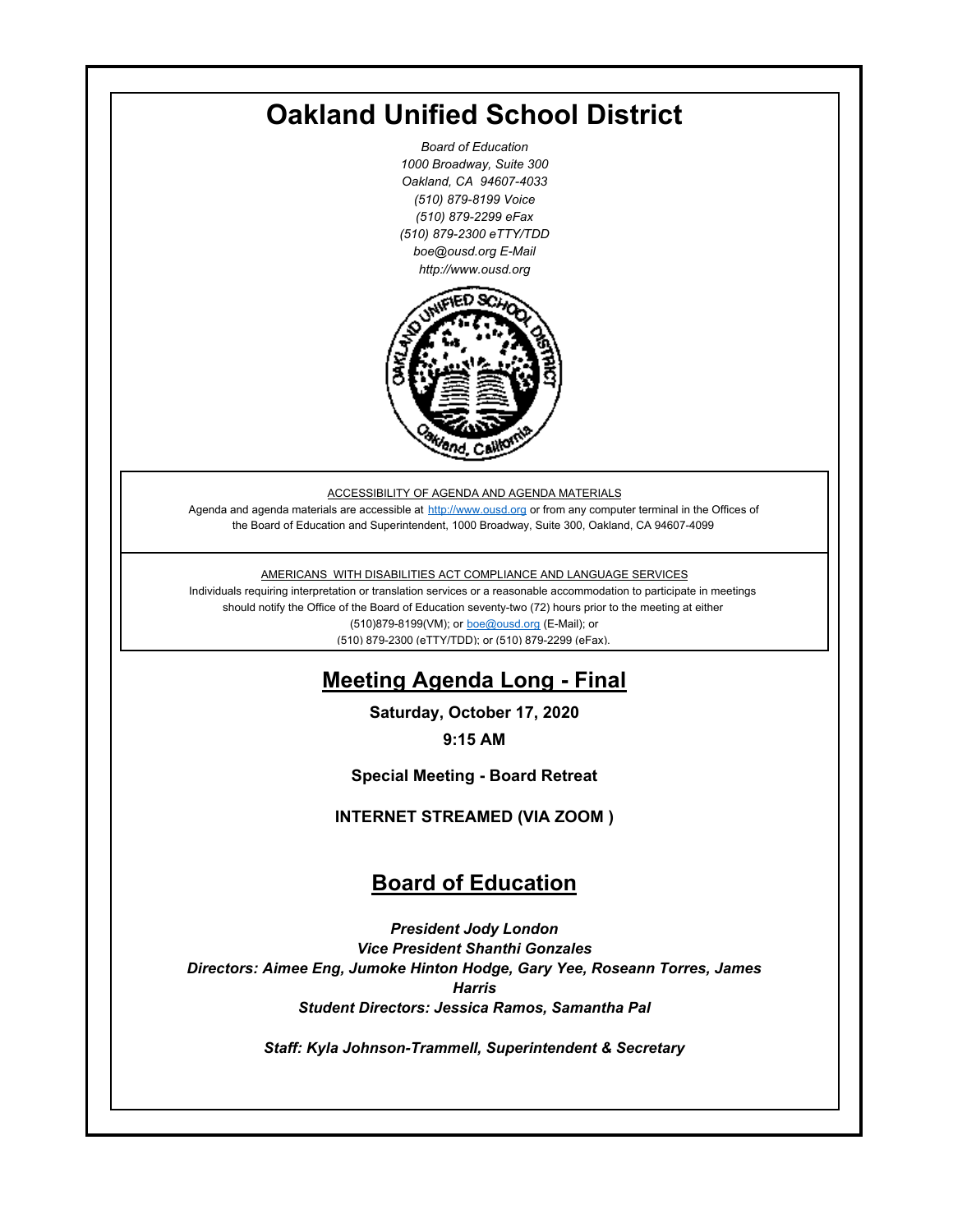LEY CUMPLIMIENTO PARA AMERICANOS CON DISCAPACIDADES Y SERVICIO DE IDIOMAS Personas que requieran servicios de traducción o interpretación o facilidades razonables para participar en juntas deberán notificar a la Oficina de la Mesa Directiva de Educación setenta y dos (72) horas antes de la junta ya sea al (510)879-8199(VM); o boe@ousd.org (E-Mail); o (510) 879-2300 (eTTY/TDD); o (510) 879-2299 (eFax).

#### 美国残障人士法案條例遵守及語言服務

個别人士需要傳譯及翻譯服務或有合理安排去參與會議的應該在舉行會議之前的七十二(72)小時通知教育委員 會。請致電(510)879-8199(留言);或 boe@ousd.org (電郵) ;或(510) 879-2300 (電子文字電話/聽障專用電信 設備 (eTTY/TDD));或(510) 879-2299 (電子圖文傳真 (eFax))。

#### TUẦN HÀNH ĐẠO LUẬT NGƯỜI MỸ KHUYẾT TẤT VÀ DỊCH THUẬT

Những người nào cần thông ngôn hay phiên dịch hay một sắp xếp hợp lý nào để tham gia các buổi họp phải thông báo Văn phòng của Hội đồng Giáo dục bảy mươi hai (72) tiếng đồng hồ trước buổi họp, số điện thoại (510)879-8199 (VM); hay là boe@ousd.org (E-Mail); hay là (510) 879-2300 (eTTY/TDD); hay là số (510) 879-2299 (eFax).

### សេវាបកប្រែភាសា និងការអនុលោមតាមច្បាប់ជនជាតិអាមេរិកាំងពិការ

អកណាដែលត្រូវការសេវាបកប្រែភាសាដោយផ្ទាល់មាត់ ឬជាលាយលក្ខអក្សរ ឬត្រូវការការជួយសម្រះសម្រលយ៉ាងសមរម្យ មួយ ដើម្បីចូលរួមក្នុងកិច្ចប្រជុំនានានោះ ត្រវង្គល់ដំណឹងទៅកាន់ទីការិយាល័យនៃក្រមប្រឹក្សាអប់រំ ឱ្យបានចិតសិបពី (72) ម៉ោង មុនកិច្ចប្រជុំ តាមរយៈទូរស័ព្ទ:លេខ <u>(510) 879-8199</u> បុតាមរយៈអ៊ីមែល <u>boe@ousd.org</u> បុទូរស័ព្ទ eTTY/TDD លេខ (510) 879-2300 ប៊ូទូសារលេខ (510) 879-2299។

الامتثال لقانون الأمريكيين نو ي الإحاقات (ADA) وتوفير الخدمات اللغوية من يحتاج إلى خدمات الترجمة المكتوبة أو خدمات الترجمة الفورية أو الترتيبات التيسيرية المعفّولة لكي يساهم في الإجتماعات فالمرجو منه إبلاغ مكتب إدارة التعليم إثنين وسبعين (72) ساعة قبل الإجتماع بوسيلة من الوسائل التالية: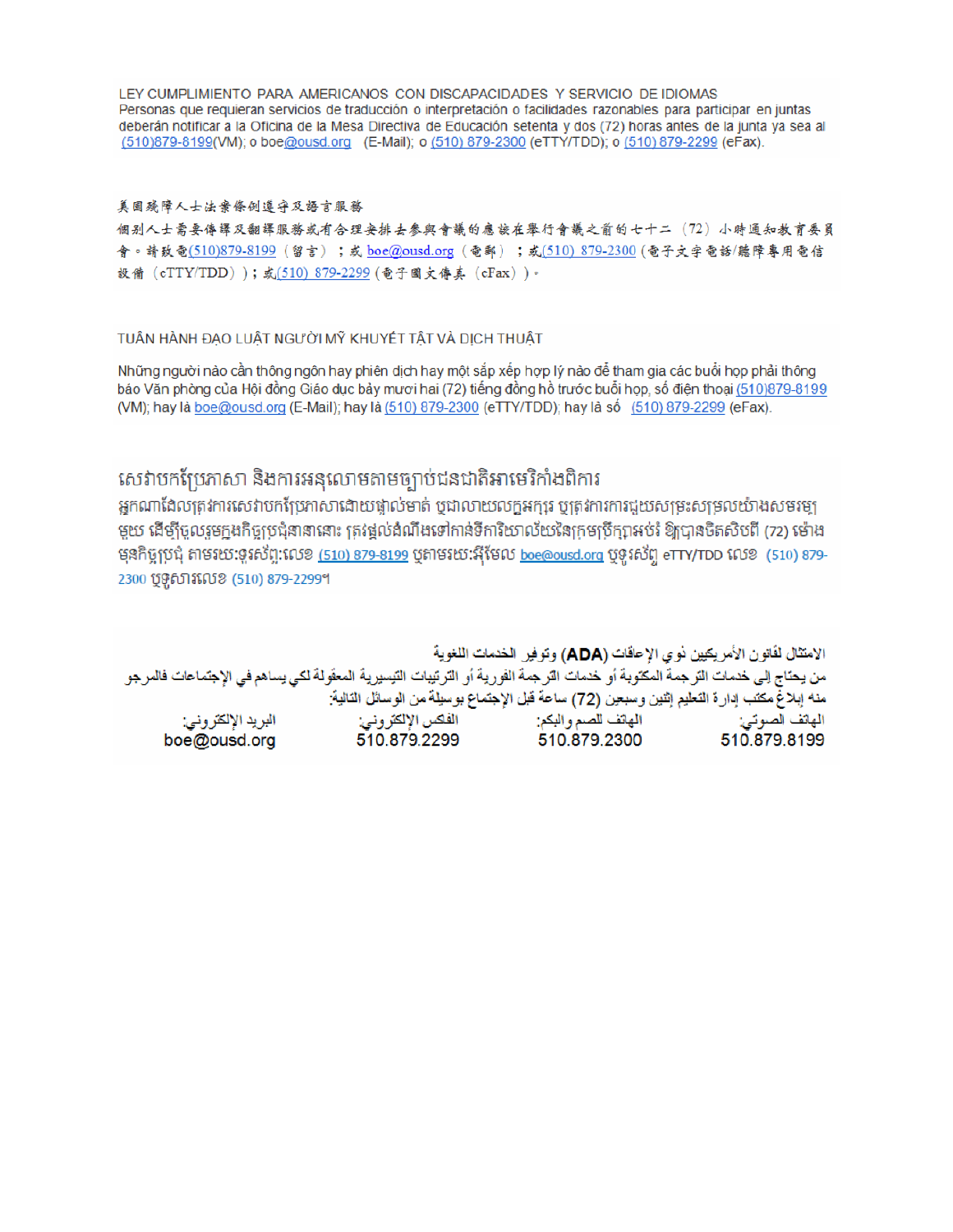# **NOTICE - COVID-19 PUBLIC HEALTH EMERGENCY BOARD MEMBERS TO ATTEND VIRTUALLY**

*Pursuant to the Governor's Executive Order Nos. N-25-20 and N-29-20, members of the Board of Education, as well as the Superintendent or designee and other designated staff, will join the meeting via phone/video conference and no teleconference locations need be posted.*

*•To view the meeting by Zoom video conference, please click <https://ousd.zoom.us/j/88217278085> at the Noticed meeting time. Instructions on how to join a meeting by video conference are available at: https://support.zoom.us/hc/en-us/articles/201362193-Joinin g-a-Meeting.*

*•To listen to the meeting by phone, please call at the Noticed meeting time (669) 900-9128, then enter Webinar ID 882 1727 8085, then press "#". If asked for a participant id or code, press #. Instructions on how to join a meeting by phone are available at: https://support.zoom.us/hc/en-us/articles/201362663-Joinin g-a-meeting-by-phone.*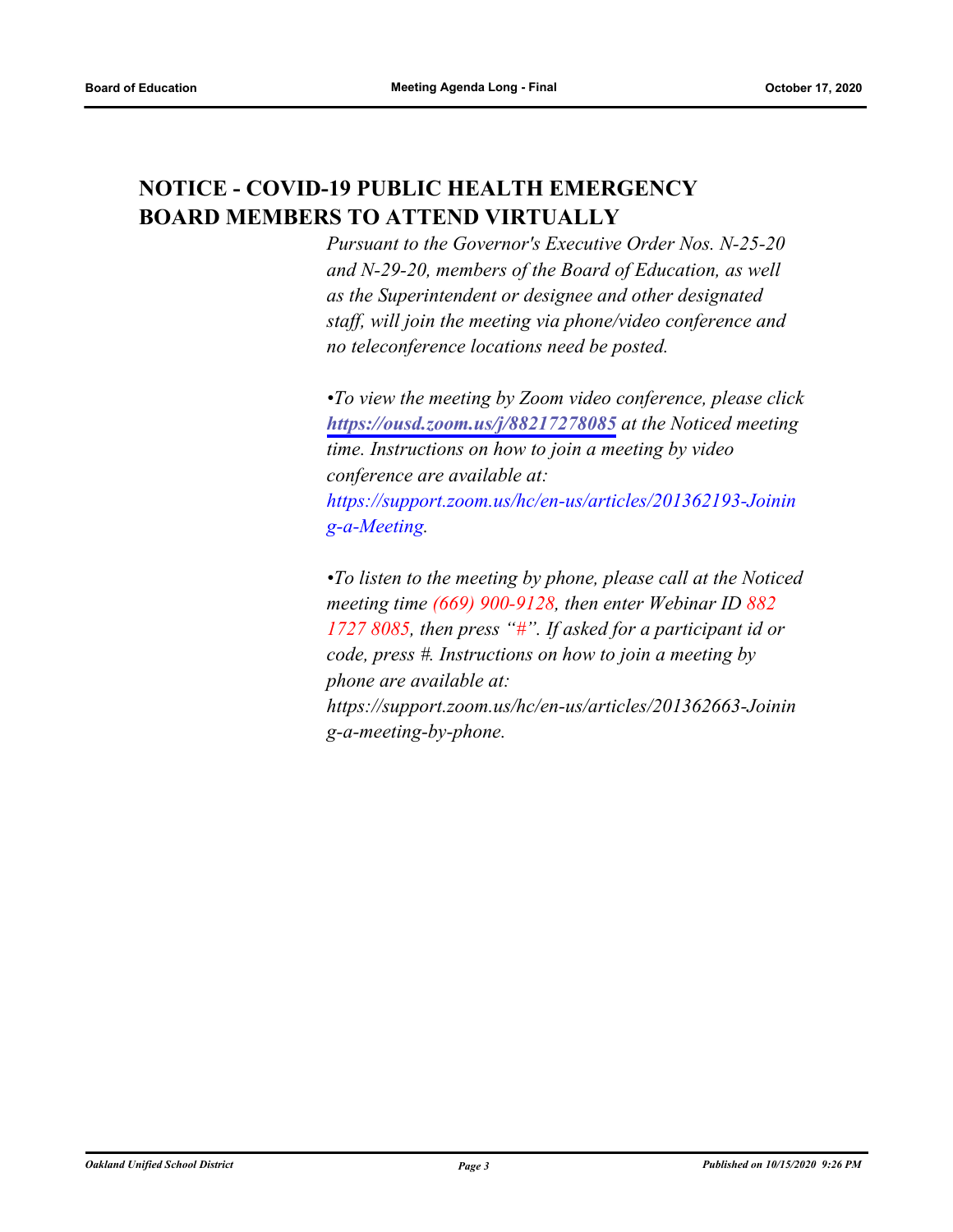# **NOTICE - COVID-19 PUBLIC HEALTH EMERGENCY PUBLIC COMMENT @ THIS VIRTUAL MEETING**

*There are three ways to make public comment within the time allotted for public comment on an eligible Agenda item.*

*•To comment by Zoom video conference, click the "Raise Your Hand" button to request to speak when Public Comment is being taken on the eligible Agenda item. You will be called on (by the name you logged in with), unmuted and allowed to make public comment. After the allotted time, you will then be re-muted. Instructions on how to "Raise Your Hand" is available at: https://support.zoom.us/hc/en-us/articles/205566129-Raise-Hand-In-Webinar.*

*•To comment by phone, press "\*9" to "Raise Your Hand" to request to speak when Public Comment is being taken on the eligible Agenda Item. You will be called on (by the Area Code and the last three digits of your phone number), unmuted and allowed to make public comment. After the allotted time, you will then be re-muted. Instructions of how to raise your hand by phone are available at: https://support.zoom.us/hc/en-us/articles/201362663-Joinin g-a-meeting-by-phone.*

*• eComment. To make a written comment, before or while a meeting is "In Progress," from the District's Home Page - Upcoming Events & Live Meeting Video, select the meeting name and click on the "eComment" link or go to the Legislative Information Center (under Board of Education on Home Page)>Calendar Tab>Calendar>Today>Board of Education>"eComment". Or click [eComment](https://ousd.granicusideas.com/meetings/2033-board-of-education-on-2020-10-17-9-15-am-special-meeting-board-retreat) in bold herein. Written comments made on an eligible Agenda item, upon clicking of the Submit Button, are immediately sent via email to all members of the legislative body and key staff supporting the legislative body. Each eComment is a*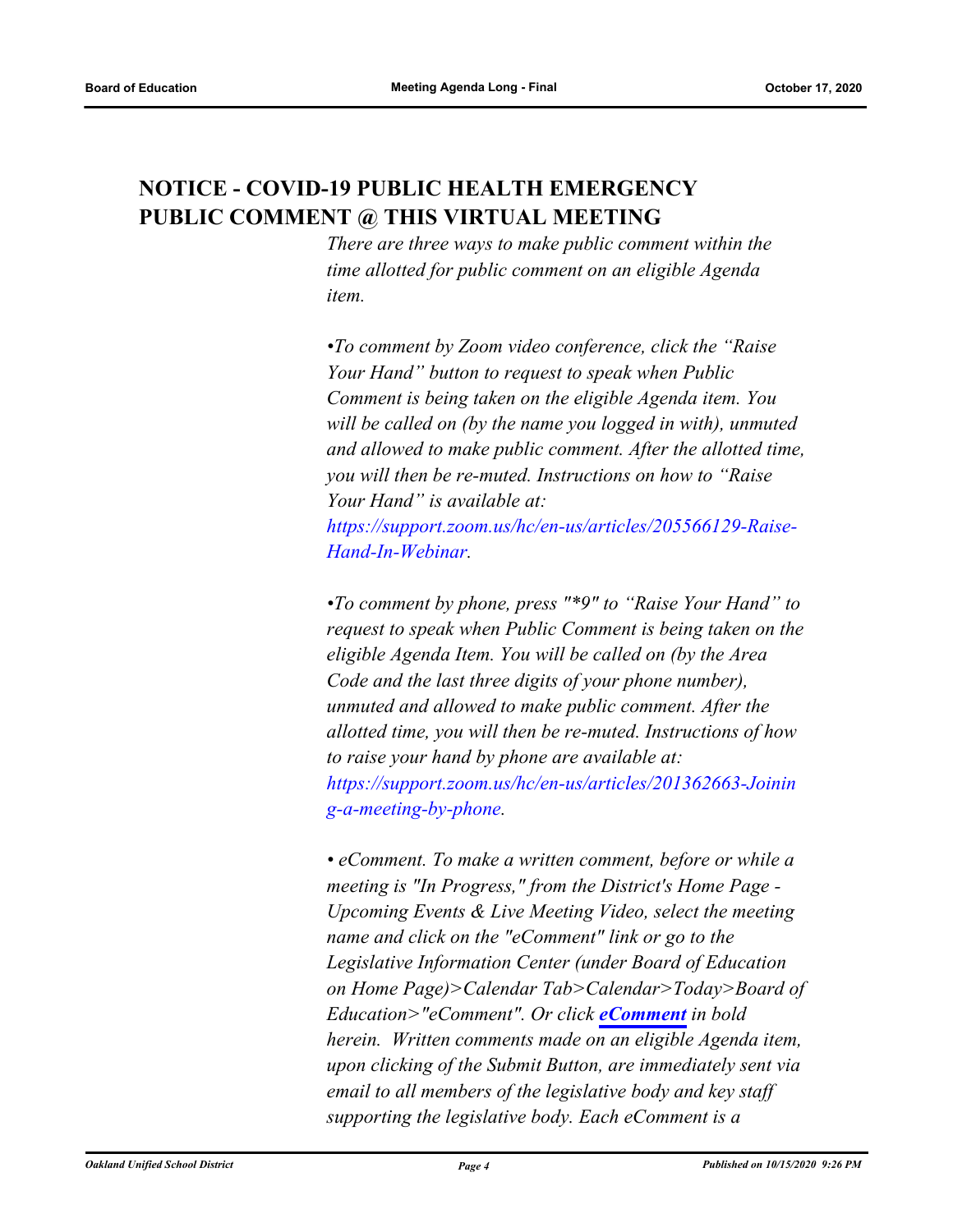*Public Record.*

### **MEETING RULES OF ENGAGEMENT**

 *Five (5) minute speaking limit for Board Members*

- *No mingling with the audience*
- *Address comments to other Board Members*
- *Focus on agenda items*
- *Don't repeat what's been said*
- *Always be respectful*
- *No interruptions*
- *Enforce norms*
- *Model desired behavior*

### **MEETING PROCEDURES**

*All Governing Board meetings shall begin on time and shall be guided by an Agenda prepared in accordance with Board Bylaws and posted and distributed in accordance with the Ralph M. Brown Act (open meeting requirements) and other applicable laws.*

- **A. Call To Order**
- **B. Roll Call**

### **C. New Business**